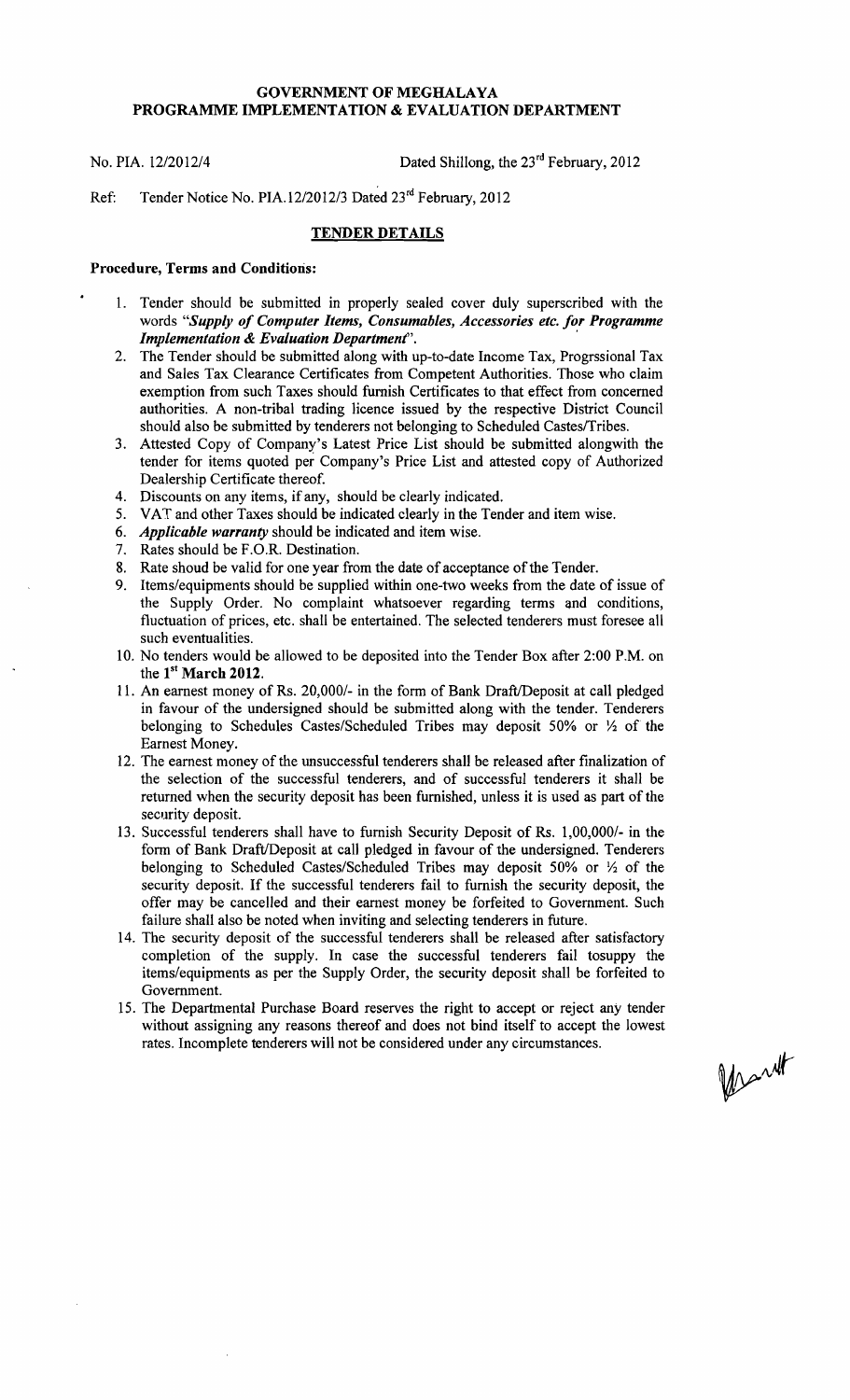| SI.<br>No.                    | Description of item/equipment                                                                                                                                                                                                 | Unit<br>$\mathbf{t}$<br>be<br>quoted | Rate to be quoted |  |  |
|-------------------------------|-------------------------------------------------------------------------------------------------------------------------------------------------------------------------------------------------------------------------------|--------------------------------------|-------------------|--|--|
|                               | I. Hardware & Software                                                                                                                                                                                                        |                                      |                   |  |  |
| 1.                            | Color LaserJet Printer with the<br>following specifications:<br>600x600 dpi<br>A4 Size<br>12ppm (Black)<br>8 ppm (Color)<br>128MB RAM<br>Network (Optional)<br><b>USB 2.0</b><br>Inclusive of four color toner<br>cartridges. | Each                                 |                   |  |  |
| 2.                            | Legal Size Flatbed Scanner<br>Flatbed (Legal size)<br>With ADF<br>Color Scan 48 Bit Depth<br>Optical Scan<br>Resolution 4800 dpi<br>$.$ USB 2.0                                                                               | Each                                 |                   |  |  |
| 3.                            | Laset Printer with the following<br>specifications:<br>600x600 dpi<br>A4 Size<br>25 ppm<br>32 MB RAM<br><b>USB 2.0</b><br>10/100 Mbps Network<br><b>Standard Duplex</b><br>Inclusive of black toner<br>cartridge              | Each                                 |                   |  |  |
| 4.                            | XFX GeForce GTX 560 Display Card                                                                                                                                                                                              | Each                                 |                   |  |  |
| 5.                            | 4 GB RAM (DDR2 Non ECC SDRAM<br>800 MHz)                                                                                                                                                                                      | Each                                 |                   |  |  |
| 6.                            | <b>USB</b> Keyboard                                                                                                                                                                                                           | Each                                 |                   |  |  |
| 5.                            | <b>USB Optical Mouse</b>                                                                                                                                                                                                      | Each                                 |                   |  |  |
| 6.                            | 1.5 TB HDD - 7200 rpm SATA                                                                                                                                                                                                    | Each                                 |                   |  |  |
| 7.                            | Sony BDU X10S or equivalent drive                                                                                                                                                                                             | Each                                 |                   |  |  |
| 8.                            | 16 GB Pendrive                                                                                                                                                                                                                | Each                                 |                   |  |  |
| 9.                            | 32 GB Pendrive                                                                                                                                                                                                                | Each                                 |                   |  |  |
| 10.                           | Norton 360 (1 year license)                                                                                                                                                                                                   | Each                                 |                   |  |  |
| 11.                           | Coolmaster SMPS 600W                                                                                                                                                                                                          | Each                                 |                   |  |  |
| II. Computer Consumables etc. |                                                                                                                                                                                                                               |                                      |                   |  |  |
| 1.                            | Toner Cartridge for Color Laser Printer<br>HP CLJ CP2025                                                                                                                                                                      | Each                                 |                   |  |  |
| 2.                            | Toner Cartridge for Laser Printer HP LJ<br>P3005dn                                                                                                                                                                            | Each                                 |                   |  |  |

The details of the items/equipments to be quoted are as under:-

 $\sim t^2$ 

 $\bullet$ 

 $\ddot{\phantom{a}}$ 

Marte

 $\hat{\mathcal{L}}$